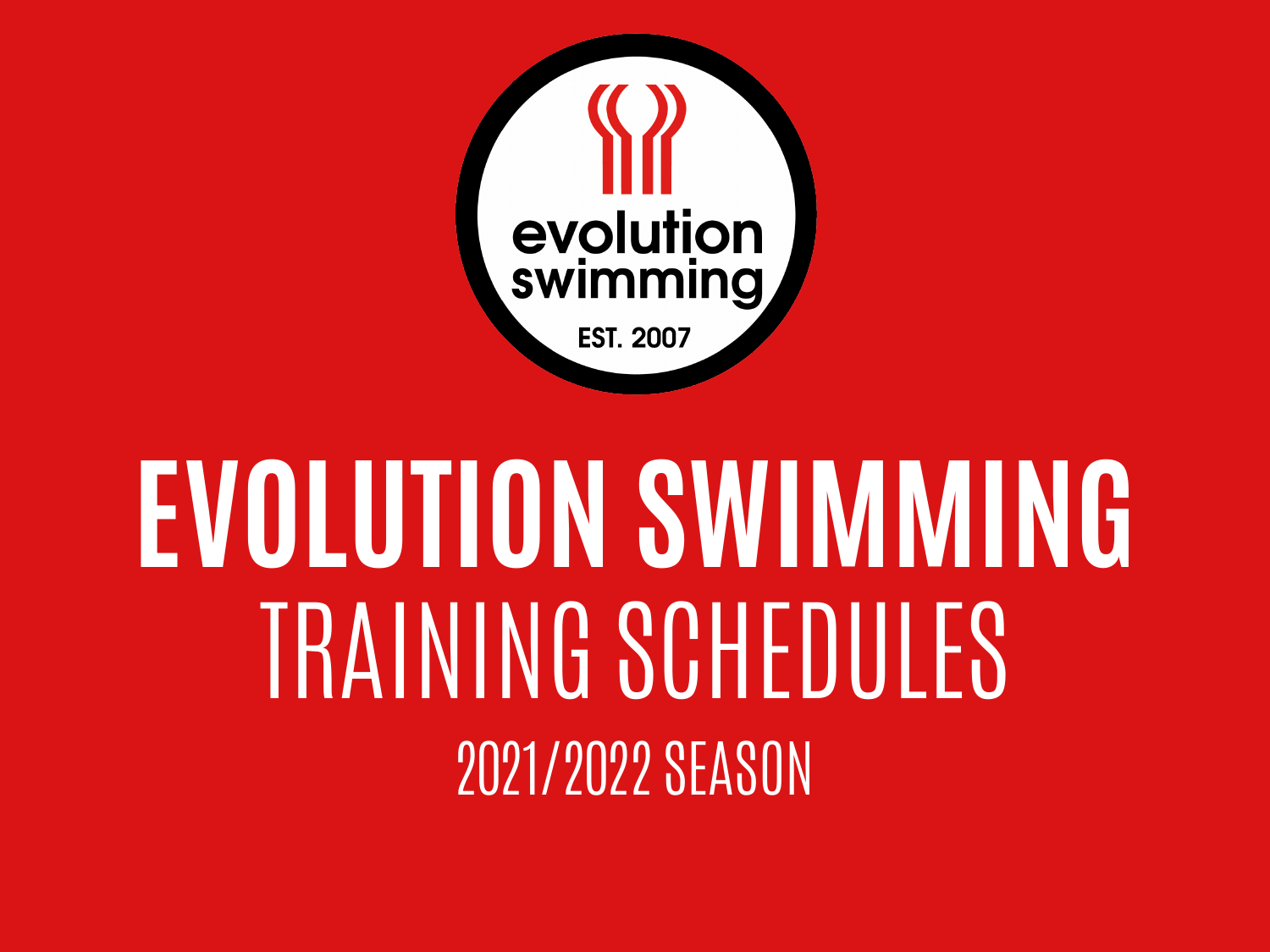# **EVOLUTION SWIMMING - ACADEMY**

|            | <b>SUNDAY</b>    | <b>MONDAY</b>              | <b>TUESDAY</b>   | <b>WEDNESDAY</b> | <b>THURSDAY</b> | <b>FRIDAY</b>     |
|------------|------------------|----------------------------|------------------|------------------|-----------------|-------------------|
| ${\bf A1}$ | $3.30 - 5.30$ PM | $5.00 - 7.00$ PM           | $3.30 - 5.30$ PM |                  |                 | $7.00 - 9.00AM$   |
| A2         | $5.30 - 7.00$ PM |                            | $5.30 - 7.00$ PM | $5.00 - 6.30$ PM |                 | $9.00 - 10.30$ AM |
| A3         |                  | $\overline{4.00}$ - 5.00PM |                  | $4.00 - 5.00$ PM |                 | $8.00 - 9.00AM$   |

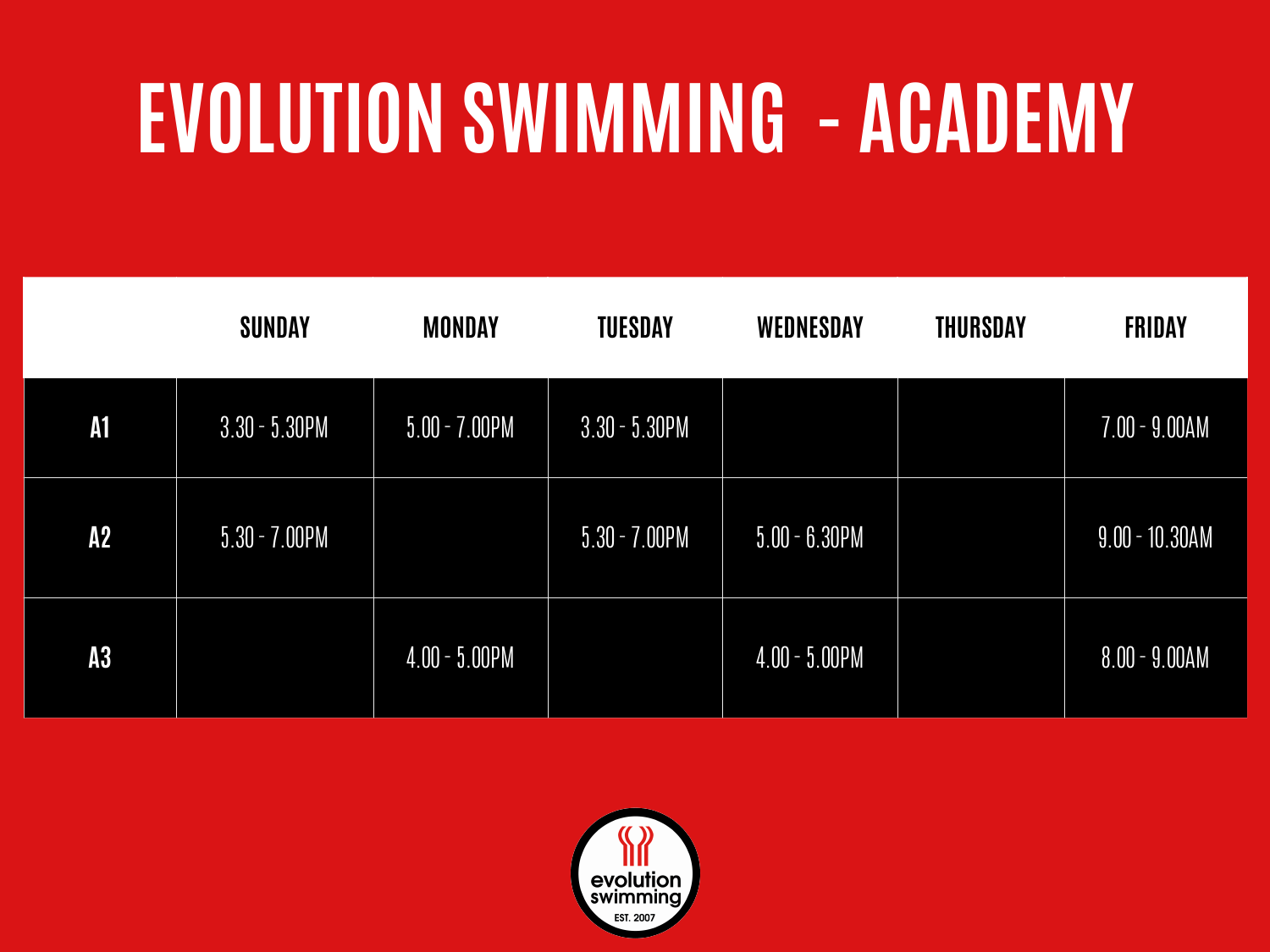#### **EVOLUTION SWIMMING - LEARN TO SWIM**  SUNDAY AND WEDNESDAY

| <b>LITTLE SPLASHERS</b> | $3.30 - 4.00$ PM |                  | $4.30 - 5.00$ PM |                  |
|-------------------------|------------------|------------------|------------------|------------------|
| LEVEL 1                 |                  | $4.00 - 4.30$ PM |                  | $5.00 - 5.30$ PM |
| LEVEL 2                 | $3.30 - 4.00$ PM | $4.00 - 4.30$ PM | $4.30 - 5.00$ PM | $5.00 - 5.30$ PM |
| LEVEL 3                 | $3.30 - 4.00$ PM | $4.00 - 4.30$ PM | $4.30 - 5.00$ PM | $5.00 - 5.30$ PM |
| LEVEL 4                 | $3.30 - 4.15$ PM | $5.30 - 6.15$ PM |                  |                  |
| LEVEL 5                 | $4.30 - 5.15$ PM |                  |                  |                  |
| <b>LEVEL 6/7</b>        |                  | $4.30 - 5.30$ PM |                  |                  |

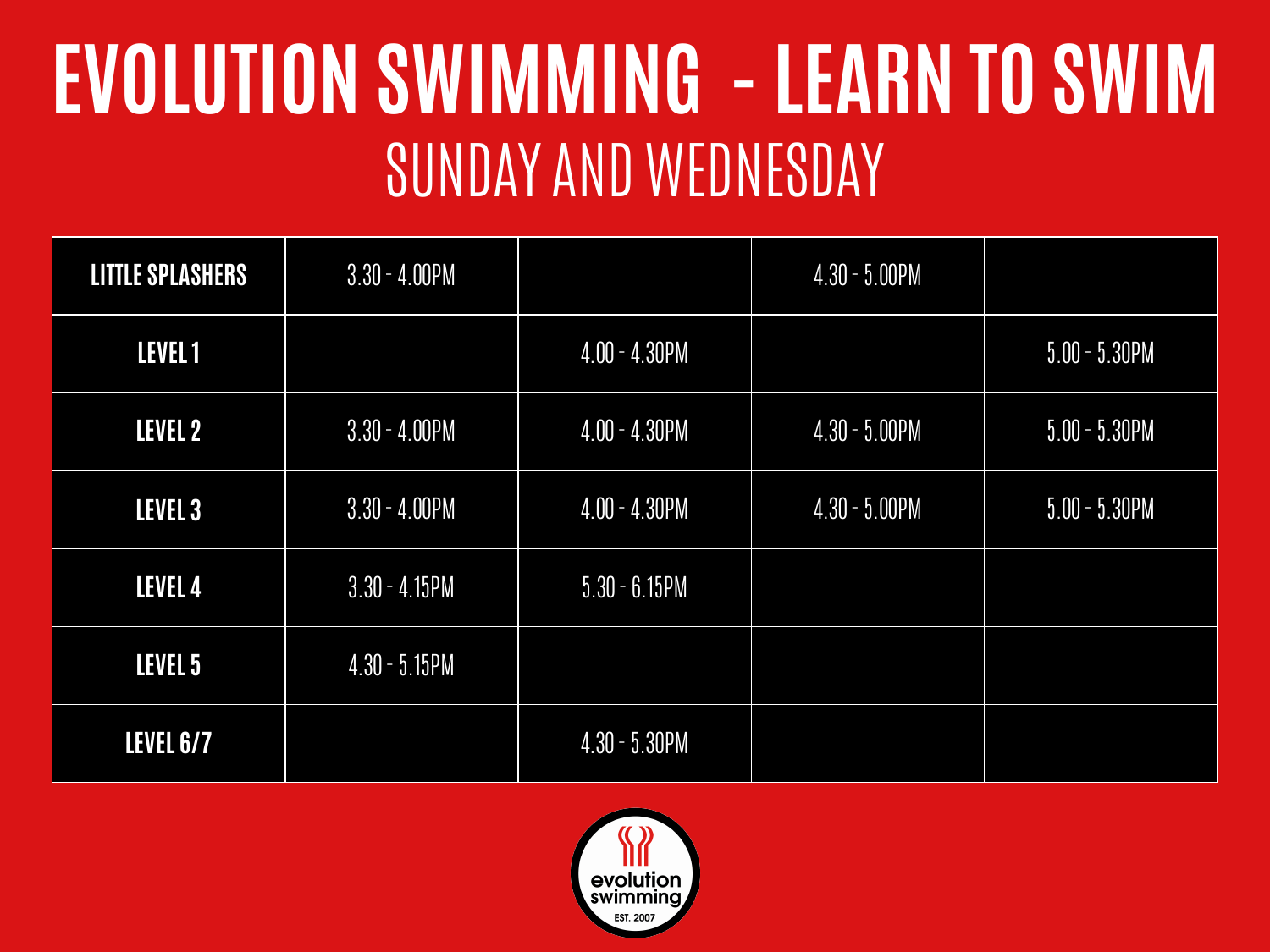#### **EVOLUTION SWIMMING - LEARN TO SWIM** MONDAY AND THURSDAY

| <b>LITTLE SPLASHERS</b> |                  | $4.00 - 4.30$ PM |                  | $5.00 - 5.30$ PM |
|-------------------------|------------------|------------------|------------------|------------------|
| LEVEL 1                 | $3.30 - 4.00$ PM |                  | $4.30 - 5.00$ PM |                  |
| LEVEL 2                 | $3.30 - 4.00$ PM | $4.00 - 4.30$ PM | $4.30 - 5.00$ PM | $5.00 - 5.30$ PM |
| LEVEL 3                 | $3.30 - 4.00$ PM | $4.00 - 4.30$ PM | $4.30 - 5.00$ PM | $5.00 - 5.30$ PM |
| LEVEL 4                 | $4.30 - 5.15$ PM |                  |                  |                  |
| LEVEL 5                 | $3.30 - 4.15$ PM | $5.30 - 6.15$ PM |                  |                  |
| <b>LEVEL 6/7</b>        | $4.30 - 5.30$ PM |                  |                  |                  |

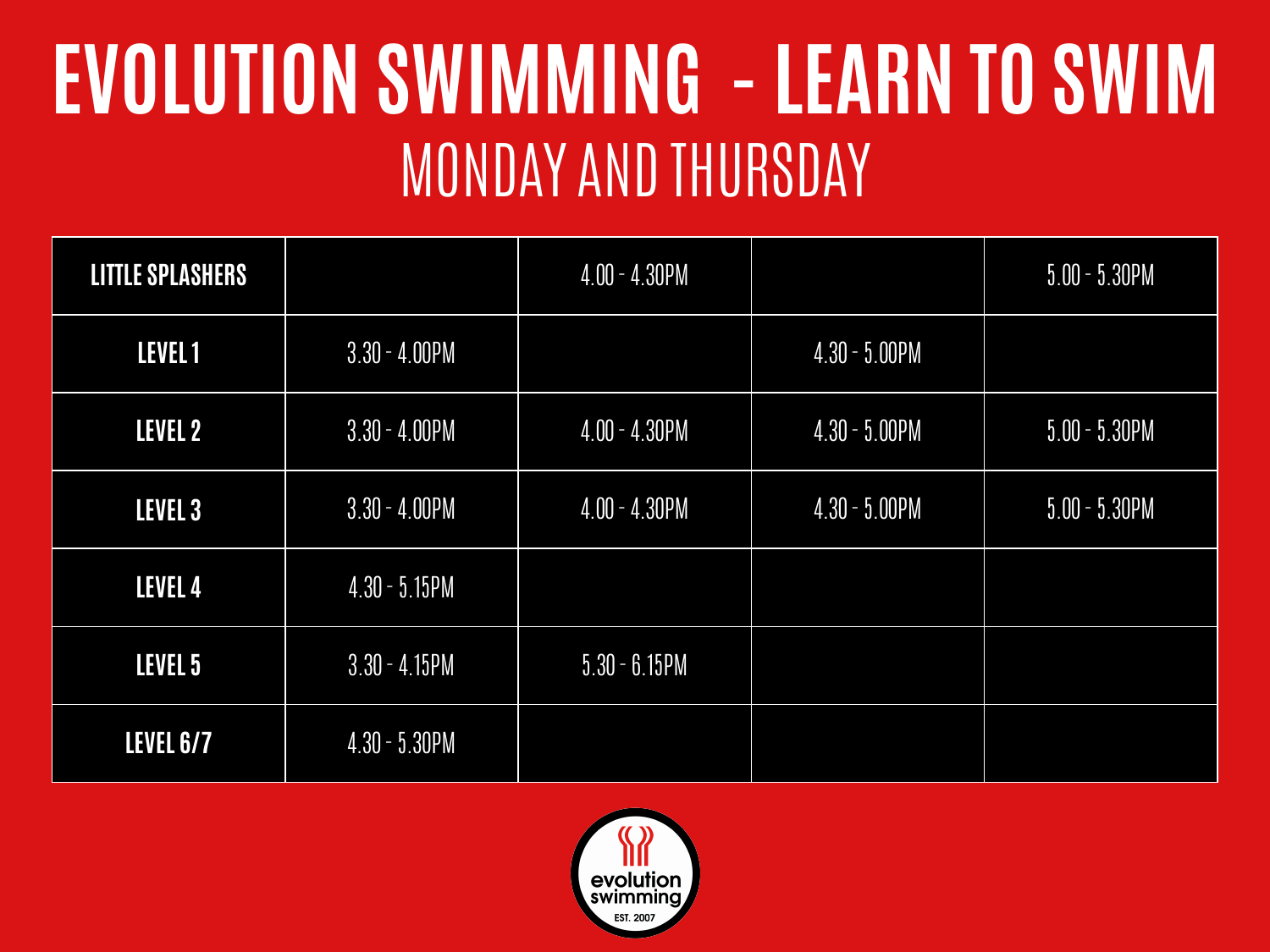## **OLDER KIDS -LEARN TO SWIM**

|                      | <b>TUESDAY</b>   | <b>SATURDAY</b>  |
|----------------------|------------------|------------------|
| <b>LEARN TO SWIM</b> | $5.00 - 5.45$ PM | $9.00 - 9.45$ AM |